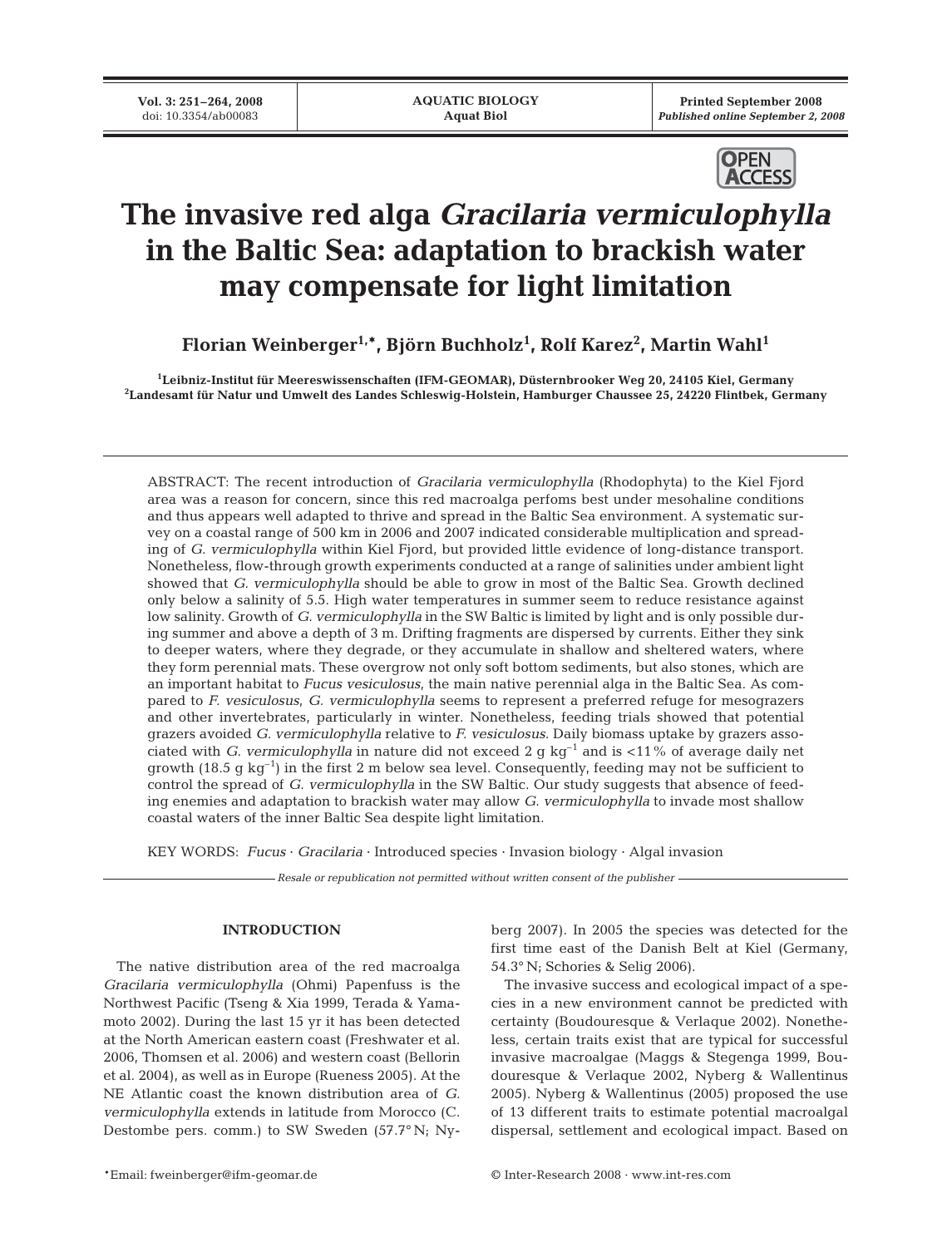this method, they placed *Gracilaria vermiculophylla* among the 4 most potent invaders out of 114 nonindigenous macroalgal species in Europe (Nyberg 2007). Specific traits of *G. vermiculophylla* that have been considered as indicative of its considerable invasive potential are: a remarkable ability to recruit from spores and grow from fragments (Rueness 2005, Nyberg 2007, Thomsen et al. 2007) and a high tolerance to environmental stress (Yokoya et al. 1999, Rueness 2005, Nyberg 2007). In particular, *G. vermiculophylla* is highly resistant to low salinities (Yokoya et al. 1999, Raikar et al. 2001, Rueness 2005, Nyberg 2007, Thomsen et al. 2007), and mainly grows in estuaries and brackish water lagoons (Terada & Yamamoto 2002, Rueness 2005, Freshwater et al. 2006, Thomsen et al. 2007). Resistance to low salinity is an important preadaptation for successful invasion into brackish water seas (Paavola et al. 2005). A strong performance of *G. vermiculophylla* in the Baltic Sea has therefore been prognosticated (Schories & Selig 2006, Nyberg 2007, Thomsen et al. 2007).

The Baltic Sea east of the Danish straits is the world's largest brackish water sea without significant tides, but with prolonged periods of high or low water mainly caused by atmospheric fluctuations. The present salinity decreases over a gradient from about 20 at the Danish straits to <3 in the innermost Gulfs of Bothnia and Finland (Meier 2006). Salinity in the Baltic Sea is constantly subject to fluctuations, due to changes in precipitation, water exchange with the North Sea, currents and stratification processes (Meier 2006). Mainly due to the reduced salinity and a low geological age of the Baltic Sea, its biological diversity is relatively limited (Paavola et al. 2005). As a consequence, non-indigenous species are generally confronted with fewer competing or antagonistic species than in fully marine conditions. For example, herbivorous urchins are missing and few perennial seaweeds exist. Other characteristics of the Baltic Sea that must be expected to directly affect macroalgal performance are relatively large seasonal fluctuations in water temperature (Meier 2006), scarceness of hard substrata in the western and southern coastal regions (Rönnbäck et al. 2007), and its extension in latitude of >12°, from 53° 40' to 65° 50' N. Resulting from this extension, day length in the northern and southern Baltic Sea differs considerably: the longest day of the year lasts nearly 24 h at 65° 50' N, but only 17 h at 53° 40' N. On the other hand, solar radiation is stronger in the southern than in the northern Baltic Sea, resulting in similar total input of sun light in summer, but higher input in the southern Baltic Sea in winter (Chandler et al. 2004).

Here, we report on the recent distribution and spreading velocity of *Gracilaria vermiculophylla* along the German Baltic coast and on its growing capacity and loss to grazers in this region. We also estimate its potential for further spread, taking into consideration the specific conditions of the inner Baltic. We present results of growth experiments, suggesting that *G. vermiculophylla* may cope with the light regime and salinity conditions in large parts of the Baltic, profit from lack of grazers and spread to more northward latitudes than in its natural distribution range or in fully marine conditions. We also present first evidence that *G. vermiculophylla* has the capacity to accelerate the decline of *Fucus vesiculosus*— previously the main habitatforming macroalga in the Baltic Sea (Rönnbäck et al. 2007) — in sheltered coastal regions. On the other hand, we also show that *G. vermiculophylla* provides a new habitat — comparably or more attractive than *F. vesiculosus* — to various seaweed-associated animals.

# **MATERIALS AND METHODS**

**Distribution of** *Gracilaria vermiculophylla***.** In order to identify preferred habitats and to quantify the spreading velocity of *G. vermiculophylla*, its distribution was monitored in 2 consecutive years (2006 and 2007). For this purpose, approximately 1 km long beach sections that were located in distances of approximately 10 km were browsed on a coastal range of approximately 500 km between Glücksburg (54° 50' N, 9° 31' E) and Warnemünde (54° 10' N, 12° 03' E). Areas where *G. vermiculophylla* was detected on the beach were investigated further by boat, using an aquascope in shallow water and a video system in selected deep water areas. The taxonomy of *Gracilaria* and related genera is notoriously difficult, but material from the Kiel area has been identified as *G. vermiculophylla* based upon DNA sequencing (Schories & Selig 2006), and from the Baltic Sea east of the Belt no other Gracilariaceae have been reported (Nielsen et al. 1995). Morphologically similar native Gracilariaceae (*Gracilaria gracilis* or *Gracilariopsis longissima)* from the North Sea do not tolerate the salinity conditions in Kiel Fjord (authors' unpubl. obs.).

**Growth capacity in the sea.** A growth experiment with *Gracilaria vermiculophylla* was conducted from the end of May 2006 to the end of June 2007 in the sea in order to investigate water depth and seasonal effects upon growth. *G. vermiculophylla* was collected in Kiel-Wik (54° 21' 11'' N, 10° 08' 29'' E). Incubation in the sea was conducted in standardized net bags of polypropylene with a mesh size that allowed mesograzers to enter the bags (Novanet Kunststoff, maximum length: 20 cm, maximum width: 10 cm, mesh width: 9 mm). For exposure in the sea, the net bags were attached at a distance of 3 km from the collection site to 6 vertical ropes at 0.25, 0.5, 1, 2, 3, 4 and 5 m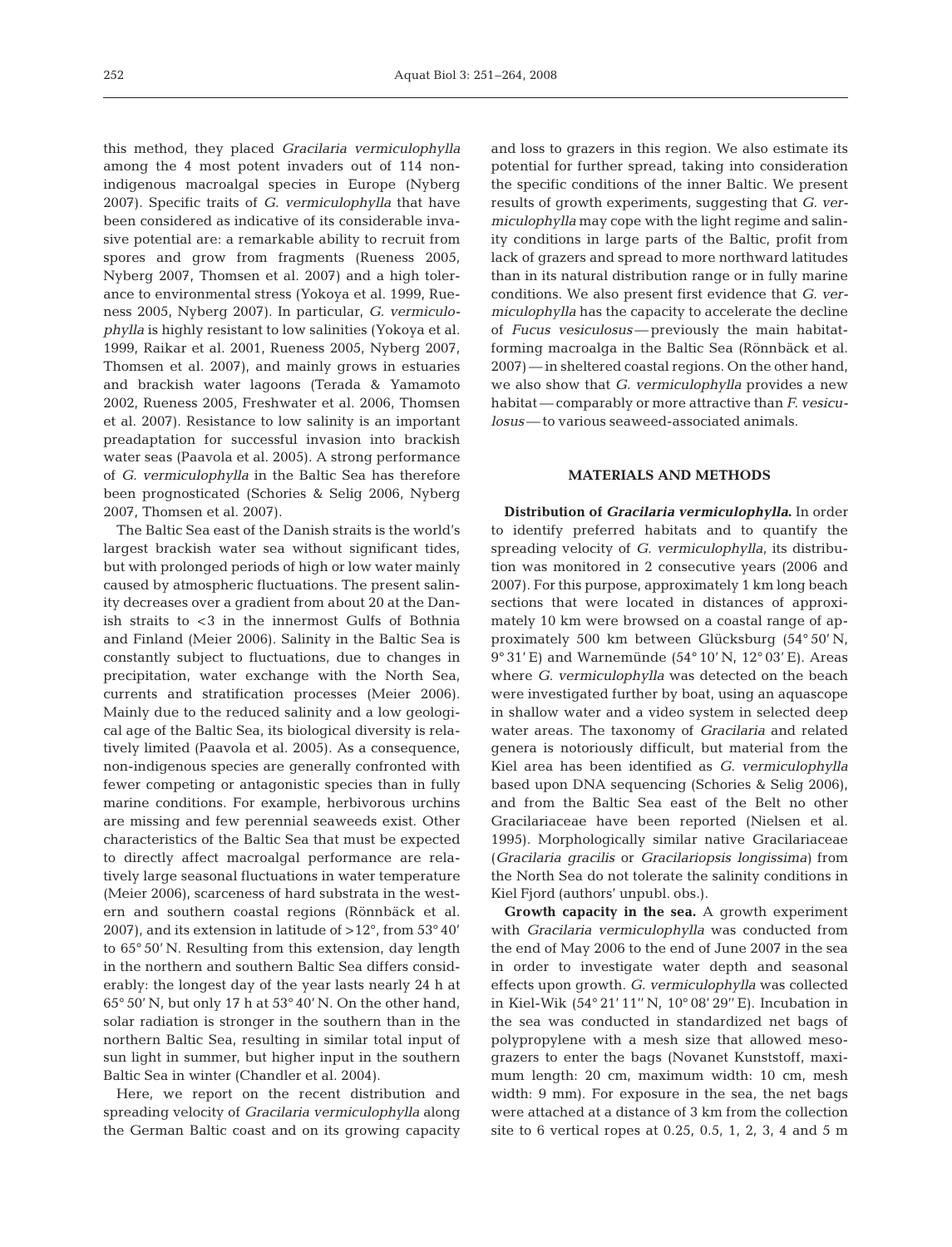below mean sea surface level, representing the full depth range in which *G. vermiculophylla* may be detected in the Kiel Fjord. The bags were initially filled with 10 g fresh weight (FW) of *G. vermiculophylla*, and growth was quantified by biweekly weight measurements (FW1, FW2). Growth was calculated as (FW2 –  $FW1 \times FW1^{-1} \times incubation time^{-1}$ . After each measurement, the algal fresh weight was readjusted to 10 g. On these occasions, the net bags were replaced when they were covered by fouling organisms, in order to prevent shading. Linear correlations of *G. vermiculophylla* growth during biweekly time intervals with the prevailing water temperature, photosynthetically active radiation (PAR) and solar radiation (SR) were calculated, while iterative adaptation of a logistic dose– response function using the Prism 4 software package (GraphPad Software) allowed the identification of SR doses that were required to support growth directly below the water surface.

In addition to the biweekly growth measurements, the photosynthetic capacity of *Gracilaria vermiculophylla* adapted to different water depths was measured in 3 mo intervals by pulse-amplitude-modulated fluorometry, in order to estimate the algal capacity to adapt to sudden changes in light exposure, using a Diving-PAM (Walz) underwater fluorometer. Upon the application of a saturating flash (21 000  $\mu$ mol m<sup>-2</sup> s<sup>-1</sup> for 1 s), the rise in tissue fluorescence from the base value  $(F<sub>o</sub>)$  to the maximum value  $(F<sub>m</sub>)$  was quantified. Light saturation fully reduces the first electron acceptor of photosystem II (PSII) and the quantum efficiency of PSII primary photochemistry is therefore given by  $F_{\rm v}/F_{\rm m} = (F_{\rm m} - F_{\rm o})/F_{\rm m}$ , where  $F_{\rm v}$  is maximum variable fluorescence. Adaptation to darkness for 10 min prior to the measurement allowed for quantification of the maximal quantum yield, while measurement during sunlight exposure allowed for quantification of the real quantum yield in steady state.

**Abiotic data.** Results obtained during the growth experiment were examined for correlation with hydrographic and meteorological parameters of the inner Kiel Fjord. Data for sea surface level, water temperature and SR (300 to 2800 nm) were kindly provided by the Marine Meteorology Department of IFM-GEO-MAR in intervals of 8 min for the whole period of the experiment. PAR (400 to 700 nm) was measured using a LI192 quantum sensor connected to a LI1400 data logger (Li-Cor). Simultaneous measurement of PAR and SR during 2 time periods in June 2005 and November 2005 allowed the development of a mathematical model that extrapolates PAR from SR with sufficient accuracy (Fig. 1). Long-term input of PAR above the sea surface could in this way be estimated from longterm input of SR. Depth profiles of PAR attenuation in the water column were measured in biweekly to



Fig. 1. Correlation of photosynthetically active radiation (PAR, 400 to 700 nm) measured and PAR extrapolated from solar radiation (SR, 300 to 2800 nm) measured. Line represents the best fitting linear function  $(r^2 = 0.992, p < 0.0001)$ , dotted lines indicate the 95% prediction interval

monthly time intervals and used to estimate the longterm input of PAR below the sea surface at different water depths.

**Growth capacity at low salinities.** The capacity of *Gracilaria vermiculophylla* to grow at different salinities — usually in batch cultures and under laboratory conditions — has repeatedly been investigated (Yokoya et al. 1999, Raikar et al. 2001, Rueness 2005, Nyberg 2007, Thomsen et al. 2007), and it was the purpose of our experiments to simulate more natural conditions, including continuous water exchange, oscillating salinities and grazing. For this purpose, aquaria containing 25 l of water with a depth of 0.1 m were used and exposed to ambient light in 3 successive experiments that were conducted in spring, summer and autumn 2007. The flow-through rate was  $2 \text{ l min}^{-1}$ . In order to obtain different salinities seawater from the inner Kiel Fjord was mixed with non-chlorinated tap water in different ratios, so that the final salinity was approximately 80, 60, 40, 20 and 5% of the Kiel Fjord salinity (13 to 17). Each salinity was tested in 2 aquaria, each of which contained 6 net bags with *G. vermiculophylla*. Algal origin and the methodology of growth measurement were as in the experiment conducted in the sea. Salinities were monitored regularly with a conductometer (Cond 315i, WTW GmbH), and water temperatures were continuously logged (Pendant Temp/ Light, HOBO). In order to guarantee sufficient nutrient supply at all salinities, fertilizer (Hakaphos Gartenfreund, Compo) was added every 15 min from a stock solution  $(1\% \text{ in } H_2O)$  to the incoming sea- and tapwater, using a dosing pump (Dupla Alpha, Dohse Aquaristik KG). In this way, average medium concentrations of 1.8 µM  $NO_3^2$ <sup>-</sup>, 8.2 µM  $NH_4^+$ , 1 µM  $PO_4^3$ <sup>-</sup> and 9 nM  $Fe<sup>2+/3+</sup>$  were maintained. Grazers originating from the Kiel Fjord were added to *G. vermiculophylla* at the be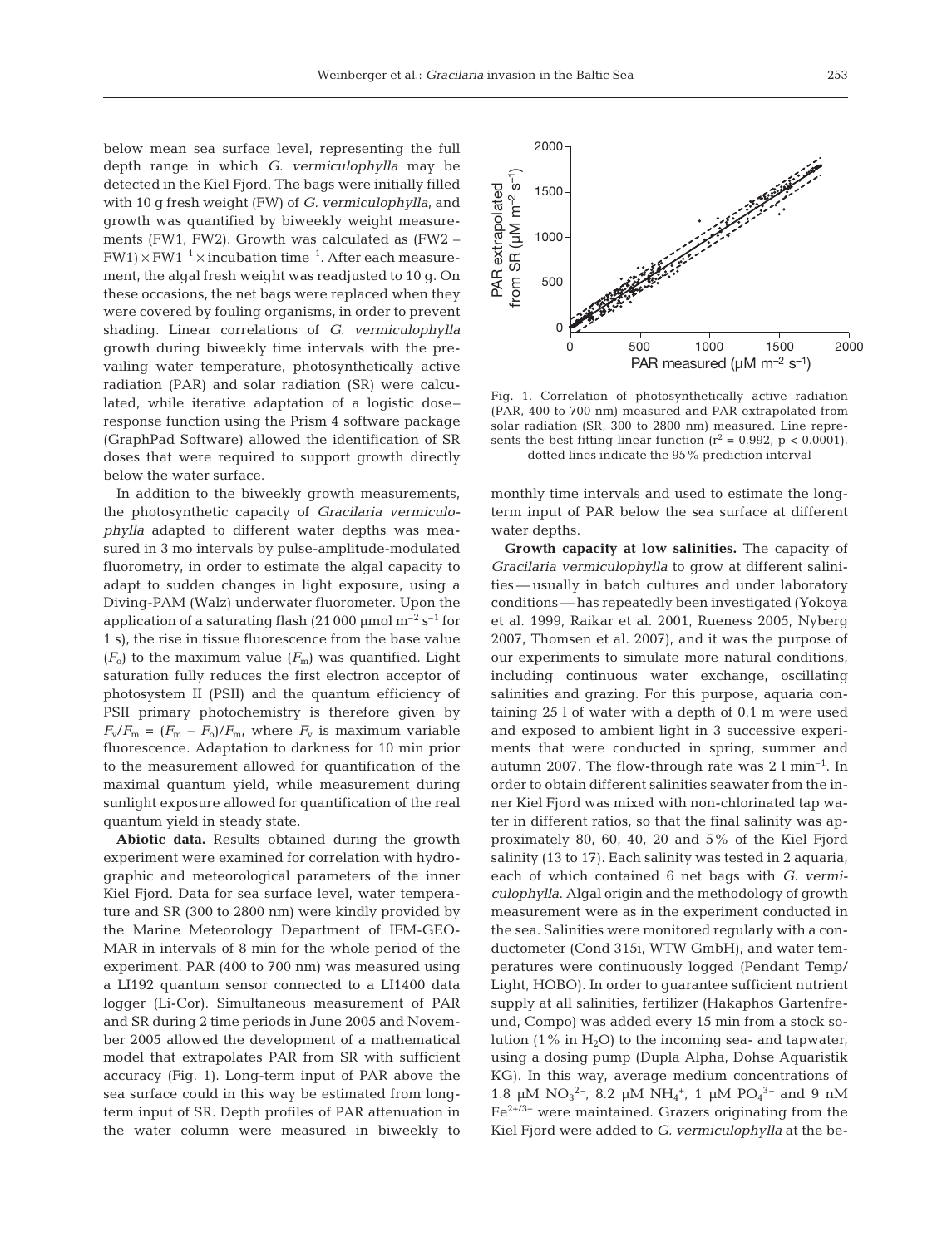ginning of each experiment at the densities that were associated with the alga in nature (5 to 15 *Idotea balthica* Pallas, 2 to 4 *Littorina* sp., 3 to 19 *Gammarus* sp.). Densities of associated organisms were determined as described below. Prior to each experiment, *G. vermiculophylla* and grazers were adapted stepwise over 1 wk to reduced salinities. Growth observed at different salinities in a given time period was tested for significant differences (p = 0.05) using Kruskal-Wallis ANOVA and the Nemenyi post hoc test.

**Growth capacity at different light intensity/day length combinations.** Overall light input in summer is similar in the northern and southern Baltic, while light intensity and day length regime vary considerably. An experiment was therefore conducted in order to investigate possible effects of different combinations of day length and light intensity upon *Gracilaria vermiculophylla* growth. Aquaria were incubated in a constant temperature room of 15°C and continuously provided with filtered seawater  $(2 \text{ l min}^{-1})$ . They were protected from unwanted light with black plastic foil and either maintained in darkness or exposed to artificial light for 6, 8, 12, or 24 h d<sup>-1</sup>. Light was provided by 4, 3, 2 and 1 fluorescent lamps (Triplus 450 mm 15W, Interpet), respectively, and each lamp provided approximately 110 µmol  $m^{-2}$  s<sup>-1</sup>. In this way, *G. vermiculophylla* was exposed to similar daily doses of PAR in all light treatments (9.5 mol  $m^{-2} d^{-1}$ ). Algal origin and the methodology of growth measurement were as in the experiment conducted in the sea, with 6 net bags aquarium<sup>-1</sup>. Growth observed at different salinities in a given time period was tested for significant differences ( $p = 0.05$ ) using Kruskal-Wallis ANOVA and the Nemenyi post hoc test.

**Quantification of associated animals.** For the quantification of animals that were associated with *Gracilaria vermiculophylla* and *Fucus vesiculosus*, 5 algal individuals (between 50 and 150 g fresh weight) were collected at Kiel-Wik (54° 21' 11'' N, 10° 08' 29'' E) in shallow water in a net (mesh size: 0.1 mm) and fixed in seawater containing formaldehyde (4%). The algae were then systematically browsed and associated animals were identified according to Bick & Gosselck (1985), Jagnow & Gosselck (1987) and Köhn & Gosselck (1989) and counted. Feeding habits of all taxa were drawn from the same literature. Complete quantifications were conducted in February 2006, June 2006 and February 2007, in order to cover aspects during a normal winter, during summer and during an extremely mild winter, respectively. A nonparametric 2-way ANOVA according to Sheirer-Ray-Hare (Dytham 2005) was conducted in order to detect significant effects of season and alga upon the diversity and density of associated organisms. Additional quantifications of potential main mesograzers on *G. vermiculophylla*

were conducted prior to growth experiments at reduced salinities (see above).

**Feeding experiments.** The susceptibility of *Gracilaria vermiculophylla* and *Fucus vesiculosus* to selected herbivores and omnivores was investigated in feeding trials. Both algae and grazers were collected in Kiel-Wik (54°21'11''N, 10° 08' 29'' E). These experiments were conducted in small aquaria (2.6 l) that were continuously provided with filtered seawater. They were maintained at 15°C in a constant temperature room and exposed to a PAR of 75  $\mu$ M m<sup>-2</sup> s<sup>-1</sup> for  $12$  h d<sup>-1</sup> (Master ECO TL-D cool white, Philips). An algal fresh weight of 3 g — either *G. vermiculophylla* or *F. vesiculosus* or both species in equal amounts — was incubated under such conditions with and without potential grazers (6 *Idotea balthica*, 10 *Littorina* sp., or 32 *Gammarus* sp.). After 1 wk the algal weight was quantified by weighing, and the difference between growth controls and treatments indicated the amount of biomass that had been consumed by grazers. The Mann-Whitney *U*-test and the Wilcoxon test were used in order to test the consumption rates of grazers in nochoice and 2-way-choice experiments, respectively, for significant differences  $(p = 0.05)$ .

### **RESULTS**

#### **Distribution of** *Gracilaria vermiculophylla*

Between Flensburg and Warnemünde, populations consisting of >3 separate fragments of *G. vermiculophylla* were only detected in the Kiel Fjord. Fragments cast ashore were occasionally found on a coastal range extending 75 km east of Kiel. Three largely decomposed fragments suspected to be *G. vermiculophylla* were once detected in Boltenhagen (53° 59' N, 11° 13' E), approximately 250 km east of Kiel (Fig. 2A). Their identity could not be confirmed, due to their poor condition. In the Kiel Fjord, *G. vermiculophylla* was particularly abundant in shallow and sheltered waters. Between 2006 and 2007 ground coverage in the Kiel Fjord increased in most observation areas — on average by a factor of approximately 3 (data not shown) and 2 of 7 areas were newly invaded. A particularly large population was present on the west shore of inner Kiel Fjord (Fig. 2B). The most dense part of this population—covering 50 to 100% of the ground increased in size from 0.3 ha in 2005 to 1 ha in 2006. In 2007, it covered approximately 2.7 ha, which was most of the available sea ground shallower than 2 m in this area. Ground coverage at the periphery of this population decreased with increasing depth, and only a few small individuals were detected in water depths of 5 m or more.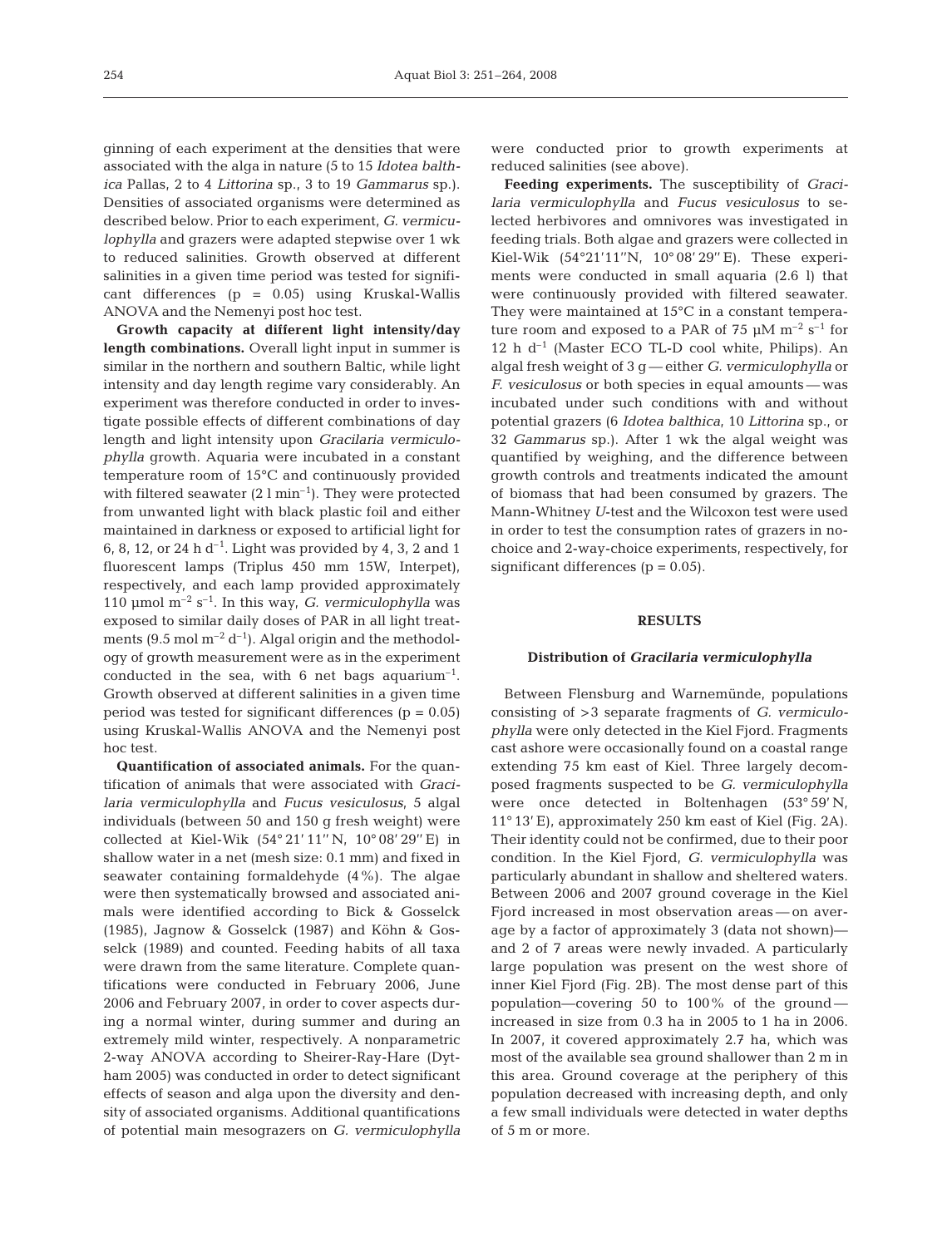

Fig. 2. *Gracilaria vermiculophylla.* (A) Distribution between Flensburg and Warnemünde until 2007. (B) Distribution and density in 2007 in Kiel Fjord. (C) Mat overgrown in part by *Chaetomorpha linum* (26 October 2006). (D) Detail of mat in (C), layer of *C. linum* has been locally removed. (E) Individuals of *Fucus vesiculosus* overgrown by *G. vermiculophylla*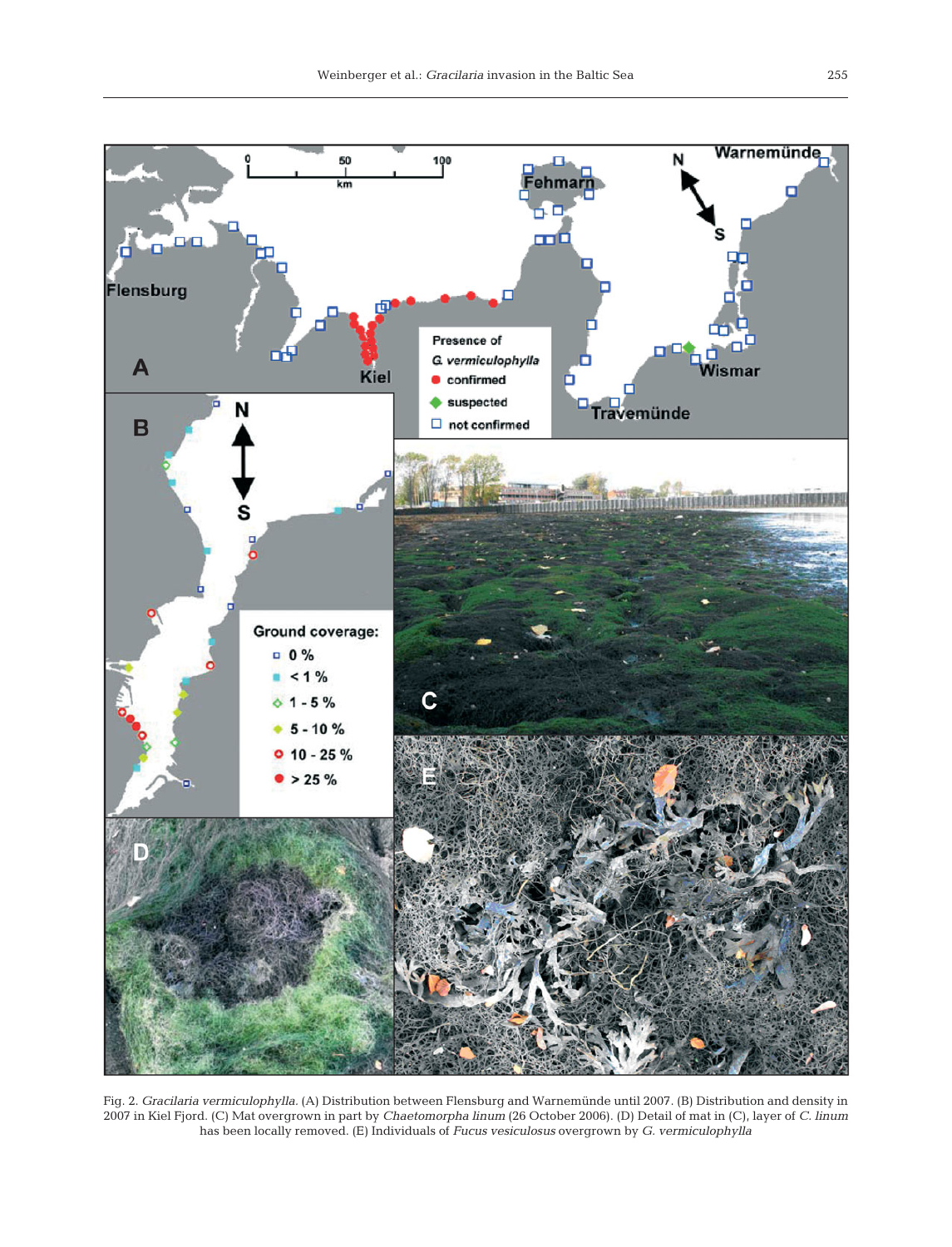Sporogenic *Gracilaria vermiculophylla* or individuals attached to stones — and thus grown up from spores — were occasionally detected in the outer Kiel Fjord. In the inner Kiel Fjord *G. vermiculophylla* largely grows unattached, lying on the sea floor irrespective of the substrate type. Even the most dense populations were only loosely attached to the ground. They consisted of up to 45 cm thick mats of entangled individuals that covered up to several hundred square meters of ground. The basis of such mats was often decaying, at the same time the upper layer of the mats continued to grow. From time to time *G. vermiculophylla* mats were overgrown by ephemeral filamentous algae such as *Chaetomorpha linum* (O.F. Müller) Kützing, which persisted for several weeks, indicating a relatively stable structure of the mats (Fig. 2C,D). In some locations the bladder wrack *Fucus vesiculosus* was overgrown by *G. vermiculophylla* mats (Fig. 2E).

#### **Growth in the sea**

In a growth experiment conducted in the inner Kiel Fjord, *Gracilaria vermiculophylla* grew primarily in summer. Between June 2006 and June 2007, growth was mainly observed before mid-September and after mid-April, when average rates of SR exceeded 3 kWh  $m^{-2}$  d<sup>-1</sup> (Fig. 3). Maximal growth rates of 4 to  $7\%$  d<sup>-1</sup> were observed in June and July and directly below the water surface. Extreme low tides, exposing *G. vermiculophylla* to air for extended time periods, usually resulted in losses of biomass. However, such dying of *G. vermiculophylla* was not observed in nature. For example, an extremely low tide in the Kiel Fjord on 26 to 27 October 2006 exposed substrates and organisms at water depths of 0.25 and 0.5 m below the mean sea surface level for 26 and 16 h to air, respectively (Fig. 2C). This event nearly completely killed isolated individuals of *G. vermiculophylla* that were experimentally exposed in net bags at both water depths (Fig. 3). In contrast, natural *G. vermiculophylla* mats at the same depth (Fig. 2C) largely survived this air exposure event, as could be observed during repeated visits to the site.

Growth rates of *Gracilaria vermiculophylla* at different water depths and at different times of the year were positively correlated with PAR at these depths and at these times (Fig. 4A) ( $r = 0.71$ ,  $p < 0.0001$ ). Directly below the water surface (0.25 m below the mean sea surface), growth was better correlated with SR above the water surface  $(r = 0.71, p < 0.001;$  Fig. 4B) than with mean water temperature  $(r = 0.45, p < 0.0001;$  Fig. 4C). No or little growth was observed at this water depth when SR above the surface was <3.5 kWh  $m^{-2}$  d<sup>-1</sup> (Fig. 4C), or PAR was below the surface was <130 µmol



Fig. 3. *Gracilaria vermiculophylla*. Mean ( $\pm$  range) daily insolation above the water surface and mean growth  $(\pm 95\% \text{ CI},$  $n = 6$ ) at 7 water depths between 0.25 and 5 m below the mean sea surface level in Kiel Fjord, between June 2006 June 2007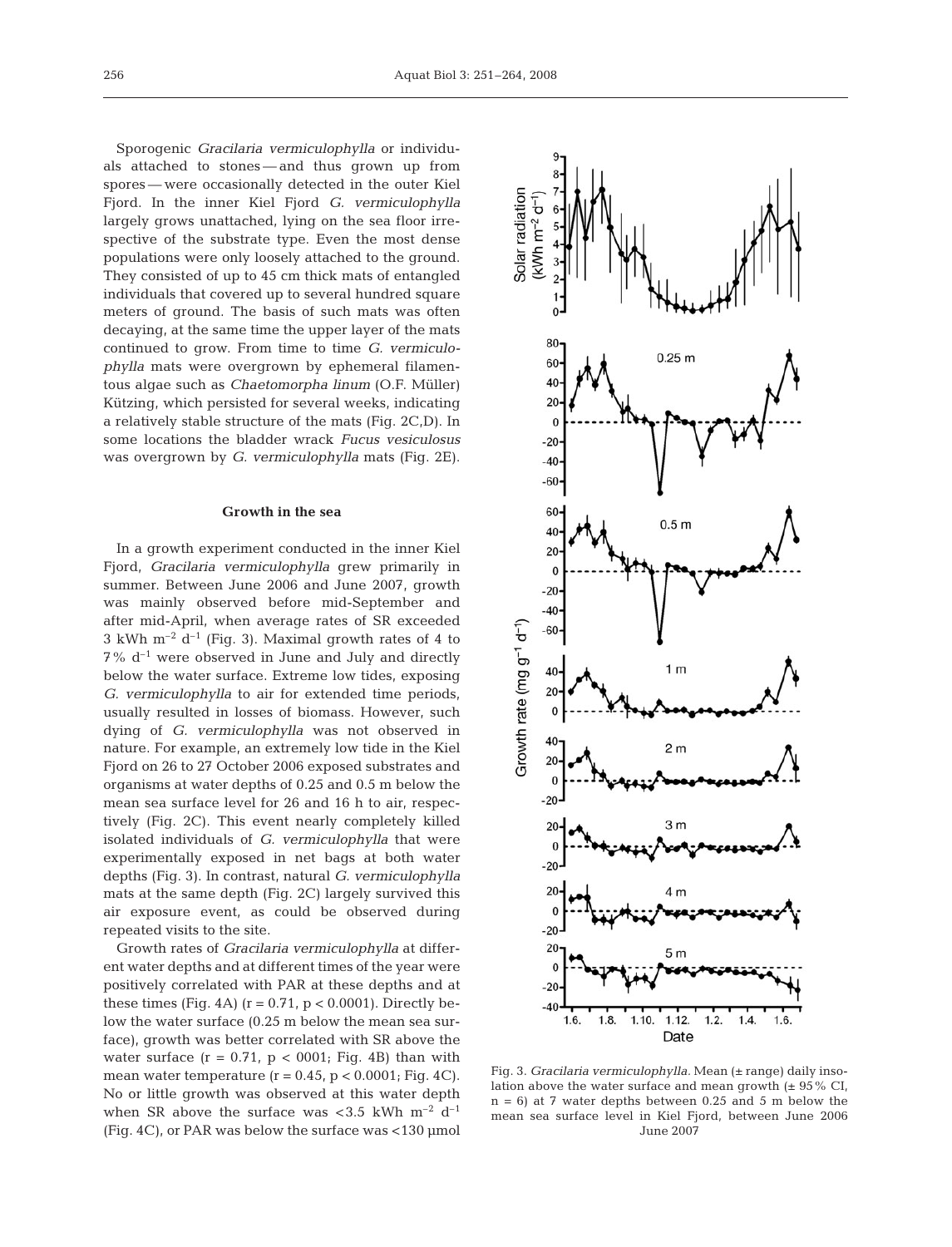

Fig. 4. *Gracilaria vermiculophylla*. Effects of sunlight and water temperature in the Kiel Fjord on growth. (A) the ratio between growth at all water depths between 0.25 and 5 m below mean sea level and photosynthetically active radiation (PAR) at these water depths, (B,C) the ratios between growth at 0.25 m water depth and solar radiation (SR; B) and water temperature (C), and (D) the ratio between growth at 5 m water depth and water temperature. Lines indicate best fitting logistic (B) and linear (A,C,D) functions with 95% prediction intervals

 $m^{-2}$  s<sup>-1</sup>. Increasing water depth resulted, not only in decreasing growth, but also in decreasing correlations of light availability and growth. At 5 m below the mean sea surface level, growth was negatively correlated with water temperature  $(r = -0.276, p = 0.0003; Fig. 4D)$ .

*Gracilaria vermiculophylla* that had previously been incubated for at least 14 d at different water depths did not differ significantly in the maximum yield of photosynthesis after adaptation to darkness (Kruskal-Wallis ANOVA,  $p = 0.05$ ; Fig. 5). Similarly, the photosynthetic yield in steady state during exposure to sunlight containing 210 to 390 µmol  $m^{-2}$  s<sup>-1</sup> PAR was not significantly different in algae that had been adapted for 2 wk to a maximum PAR of 30  $\mu$ mol m<sup>-2</sup> s<sup>-1</sup> at a water depth of 5 m below the mean sea level and algae that had been adapted to a maximum PAR of 650  $\mu$ mol m<sup>-2</sup>  $s^{-1}$  at a water depth of 0.25 m.



Fig. 5. *Gracilaria vermiculophylla*. Yield of photosynthesis  $F_{\rm v}/F_{\rm m}$  in material from different water depths. Maximum yields were measured after 10 min of darkness adaptation, while real yields were measured in steady state during exposure to ambient light (directly below water surface); data are mean  $\pm$  95% CI, n = 6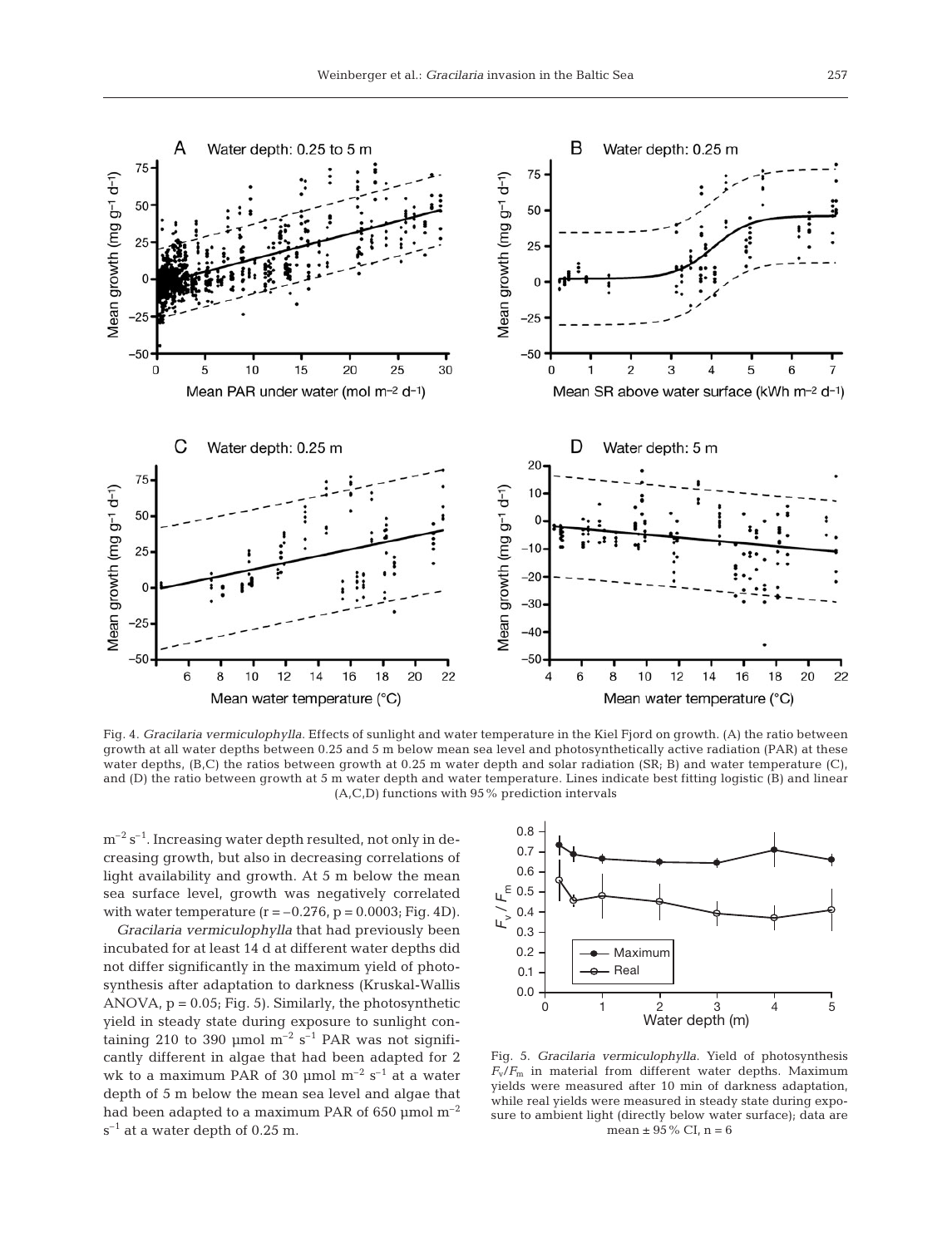## **Effect of day length and salinity upon growth**

Under laboratory conditions, growth of *Gracilaria vermiculophylla* was slightly affected by day length when equal doses of PAR were applied: growth rates during permanent exposure to relatively low light were significantly lower than during exposure for 8 or 6 h  $d^{-1}$  to stronger light (Fig. 6).

During 3 growth experiments at different salinities conducted in spring, summer and autumn with continuous water exchange, the average salinity of the incoming seawater was 14.9. However, a higher average salinity was observed in autumn (16.2) than in spring and summer (14.2), which, accordingly, resulted in different salinities, when seawater was mixed with tap water. Additional salinity fluctuations were also observed during each of the 3 experiments (on average approximately ±1). During all 3 experiments, growth of *Gracilaria vermiculophylla* in aquaria supplied with 100% seawater was similar to growth in the sea, while diluted seawater sometimes caused significant growth reductions (Fig. 7). Particularly pronounced effects were observed in summer. For example, a seawater content of 5% caused the death of all algal biomass within 2 wk in summer (mid-May to the end of June; average salinity: 1.0), while such death was neither observed during the 6 wk in spring (mid-March to the end of April; 0.6) nor during the 4 wk in autumn (mid-September to mid-October; 1.5) (Fig. 7). In summer, significantly more growth of *G. vermiculophylla* was observed during the 6 wk in 100% seawater (salinity: 14.2) than in 80% seawater (10.2) or less (Kruskal-Wallis ANOVA and Nemenyi test,  $\alpha$  = 0.05), and this difference was particularly pronounced after 4 and 6 wk of incubation (Fig. 7). In addition, growth in 20% seawater (4.7) was, after 4 and

6 wk, significantly lower than in 40% seawater (5.4) or more (Fig. 7). In contrast to summer, growth rates were not significantly different among salinities ranging from 20% (4.3) to 100% (14.2) seawater during 6 wk in spring (salinity range: 4.3 to 14.2) and 4 wk in autumn (salinity range: 4.3 to 16.2). Of the invertebrates that were incubated together with *G. vermiculophylla*, *Littorina* spp. and *Idotea balthica* did not survive in 40% seawater or less in spring, summer, or autumn, while *Gammarus* spp. died in 20% seawater or less in all 3 experiments.

Not surprisingly, the average water temperature was lower in the spring experiment (7.4 to 12.4°C) than in autumn (13.7 to 15.3°C) and summer (13.8 to 17.9°C), and the highest water temperatures (15.8 and 17.9°C) were observed in the last 4 wk of the summer experiment, when *Gracilaria vermiculophylla* responded particularly sensitively to low salinities. SR was lower in autumn (2.0 to 2.5 kWh  $m^{-2}$  d<sup>-1</sup>) than in spring (3.0 to 4.7 kWh  $m^{-2} d^{-1}$ ) and summer (3.8 to 5.3 kWh  $m^{-2}$  d<sup>-1</sup>).

#### **Associated animals and feeding antagonists**

The diversity of most of the functional and taxonomic groups of animals (all except omnivores, Isopoda and fishes) associated with *Gracilaria vermiculophylla* mats



Fig. 6. *Gracilaria vermiculophylla.* Growth response when exposed over 1 wk to no light or to similar daily doses of photosynthetically active radiation (PAR, 9.3 to 9.7 mol  $m^{-2} d^{-1}$ ), but different combinations of light intensity and exposure time; data are mean  $\pm$  95% CI, n = 5. Data marked with different letters were significantly different (Kruskal-Wallis ANOVA and Nemenyi test,  $\alpha = 0.05$ )



Fig. 7. *Gracilaria vermiculophylla.* Effect of different salinities on growth in 3 successive experiments conducted in spring, summer and autumn 2007. The average salinity of 100% seawater was 14.2 in spring and summer and 16.2 in autumn. Results obtained during the same time periods in the sea at a water depth of 0.25 m are included for comparison  $(*)$ ; data are mean  $\pm$  95% CI,  $n = 2 \times 6 = 12$  (\*: n =6)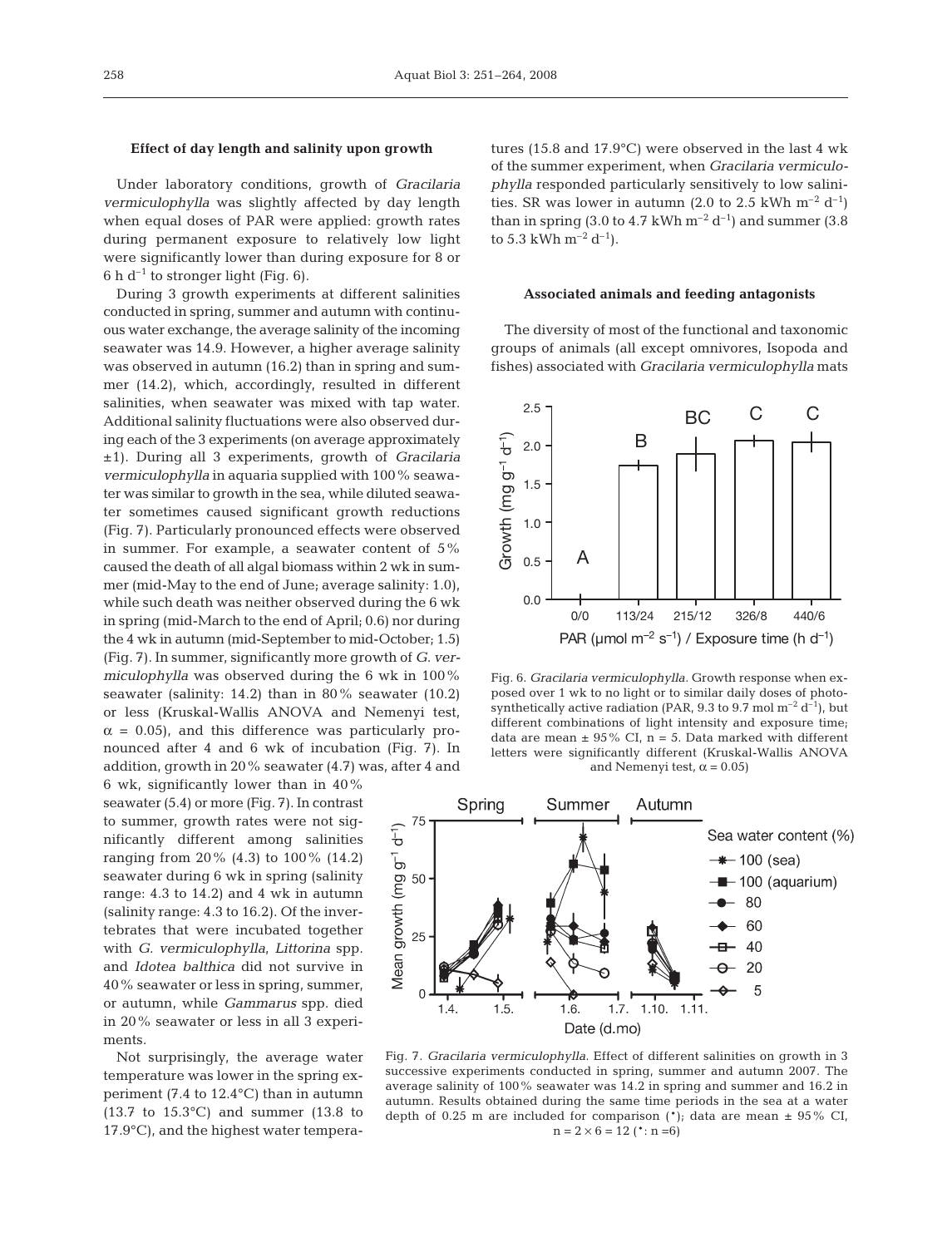and with *Fucus vesiculosus* individuals growing within these mats was affected by the sampling time, in most cases with significantly less taxa in the relatively cold winter of 2005/2006 (surface water temperature range in the 2 mo preceding sampling:  $-1.1$  to  $4.6^{\circ}$ C) than in the relatively warm winter of 2006/2007 (surface water temperature range in the 2 mo preceding sampling: 2.8 to 7.6°C) or in the summer of 2006 (Table 1). Total animals, omnivores, Bivalvia, Isopoda and Amphipoda were overall more diverse on *G. vermiculophylla* than on *F. vesiculosus* (Table 1). This difference was stronger or only present in winter (February 2006 and/or February 2007) and the diversity was therefore subject to significant interactive effects of season and associated alga (Table 1).

Seasonal differences were also observed in the density of most functional groups and taxa that were associated with the 2 algae (all except *Gammarus salinus*, omnivores and *Idotea balthica*; Table 2), with particularly low densities in February 2006. *G. salinus* was nearly exclusively detected on *Gracilaria vermiculophylla*. Overall, higher densities of *Gammarus* spp., *I. balthica*, omnivores and various mussels were also detected on *G. vermiculophylla* (Table 2). Similar to the diversity, the density of associated animals often differed among the 2 algal species in winter, but not in summer, and was subject to significant interactive effects of season and alga (Table 2). For example, *I. balthica* was, in winter, exclusively present on *G. vermiculophylla*, while *Pomatoschistus pictus* was only detected in summer and with *G. vermiculophylla*. Larvae of filter feeders such as *Mya arenaria* and *Cerastoderma lamarckii* settled preferentially on *G. vermiculophylla*, but did not persist on this alga until summer.

Of the animals associated with *Gracilaria vermiculophylla* and known as consumers of macroalgae, only

*Littorina* spp., *Idotea balthica* and *Gammarus* spp. were relatively abundant and therefore considered to be potentially important grazers. No-choicefeeding trials revealed that all 3 have the capacity to feed on *G. vermiculophylla* (Fig. 8). Both in summer and winter, the largest amounts were ingested by *I. balthica.* However, *I. balthica* consumed more *Fucus vesiculosus* in nochoice assays, and this preference was confirmed when *G. vermiculophylla* and *F. vesiculosus* were offered together in 2-way-choice assays. A clear preference for *F. vesiculosus* was also observed in a 2-way-choice assay with *Littorina* spp. in winter, but not in summer. *Gammarus* spp. only consumed significant amounts of *G. vermiculophylla*.

## **DISCUSSION**

Within 1 yr of survey, *Gracilaria vermiculophylla* clearly increased on a local scale within the Kiel Fjord. In contrast with this — and also in contrast with the marked spreading of *G. vermiculophylla* over a coastal range of 150 km around Göteborg (Sweden) within 2 yr (Nyberg 2007), little confirmed spreading was observed along the German Baltic coast. Fragments suspected to be *G. vermiculophylla* were, on one occasion, detected at a distance of 250 km east of Kiel, and it is not impossible that the alga was present at densities below the detection limit at other sites. However, it is also possible that the potential of *G. vermiculophylla* of being transported is not quite as high in the inner Baltic Sea as in environments with regular tidal currents. The alga predominantly lies loose, drifts and is capable of propagating by fragmentation, but it has no great buoyancy, which limits the distance that can be overcome by drifting. The global spreading of *G. vermiculophylla* has been suspected to result from its association with oysters (Rueness 2005, Thomsen et al. 2007), but cultivation of mollusks has little economic importance in the Baltic Sea. *G. vermiculophylla* does not usually grow on ship hulls (which would increase the risk of anthropogenic dispersal). Moreover, attachment of *G. vermiculophylla* to hard substrates largely depends on the formation of spores, which so far happens relatively rarely in the Kiel Fjord. The future long-distance spreading of *G. vermiculophylla* into the Baltic Sea may, therefore, rely on entanglement with boat propellers or anchors, fishing gear, etc., or on transport with ballast water and could result in a patchy rather than a closed distribution area during the next decades.



Fig. 8. *Gracilaria vermiculophylla* and *Fucus vesiculosus.* Consumption in: (A) summer and (B) winter by 3 different grazers. The algae were offered either separately (no-choice assay) or together (2-way-choice assay). Significantly different consumption rates of *G. vermiculophylla* and *F. vesiculosus* in the same season by the same grazer are marked by asterisks (no-choice assays, Mann-Whitney *U*-test,  $\alpha = 0.05$  and crosses (2-way choice assays, Wilcoxon test,  $\alpha = 0.05$ ); data are mean  $\pm$  95% CI, n = 8. nd = no data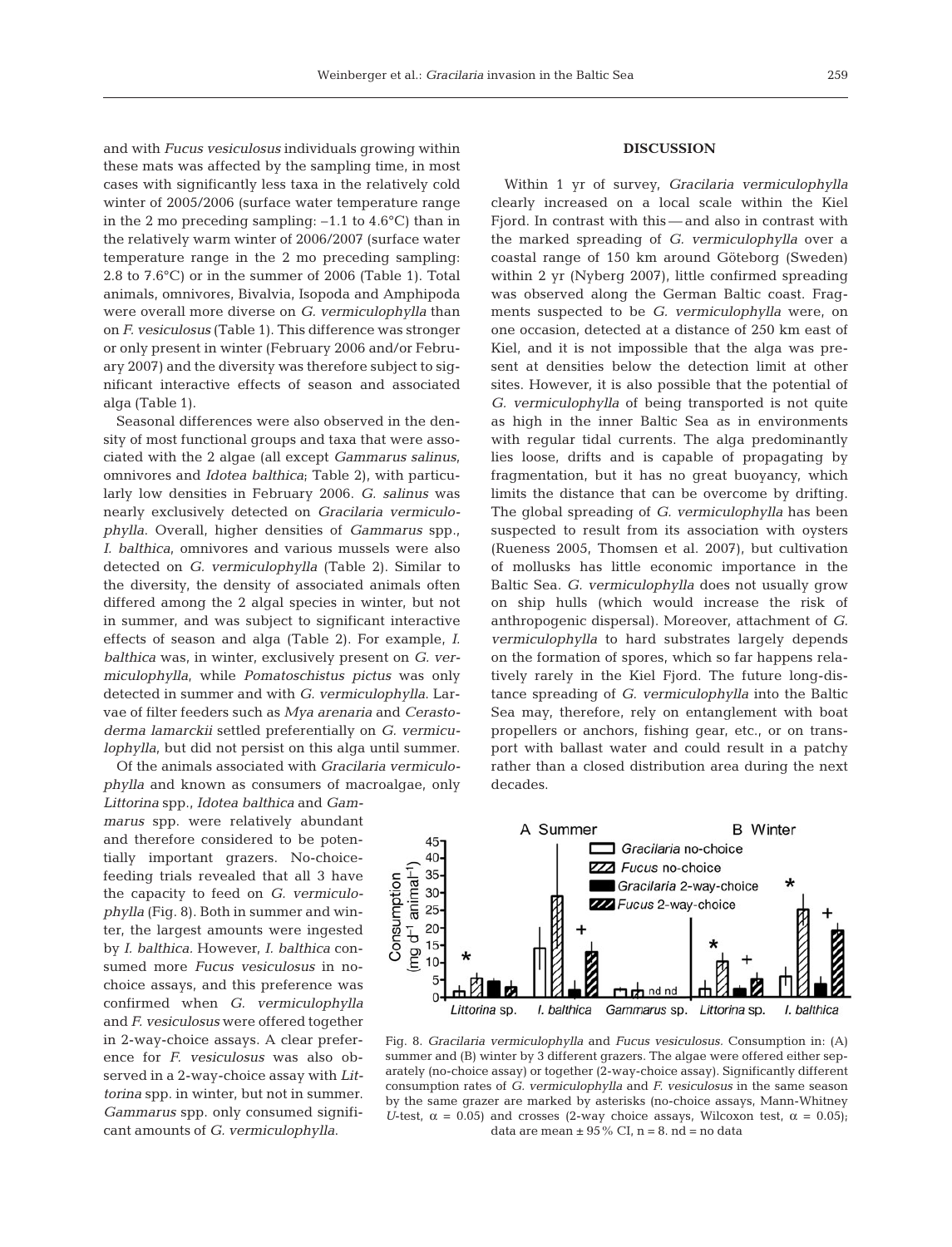| es in<br>Median of $n = 5$ (25 $\degree$                                                                     | $\sim$ $\sigma$ $\sigma$ $\sigma$ $\uparrow$<br>3<br>1)<br>23<br>23<br>$\frac{1}{1}$ ac $\frac{1}{1101}$                                                                                                   |                                                          |
|--------------------------------------------------------------------------------------------------------------|------------------------------------------------------------------------------------------------------------------------------------------------------------------------------------------------------------|----------------------------------------------------------|
| $+$ camplings $\lambda$<br>s differe<br>ulophylla and Fucus ve<br>d with Gi<br>¢<br>i<br>l<br>$\mathfrak{c}$ | (C) crementary<br>campling time is<br>$\overline{\phantom{a}}$<br>^ (- -) v に<br>.<br>Forte of alread.<br>በ በናነ አቶ<br>$ra. p = 0.00$<br>y-Hare, p<br>$\cdots$ Hare<br>$\frac{1}{2}$<br>E VI<br>ļ<br>J<br>ļ | r a minus sim<br>;<br>;<br>hissim non-<br>くっこく<br>i<br>١ |

| 25%<br>$(6 - 9)$<br>$(2 - 2)$<br>G. vermicul.<br>Median<br>$-$ Jun 2006 $-$<br>25%<br>$\begin{array}{c} 2 \overline{1} & 2 \overline{1} & 2 \overline{1} & 2 \overline{1} & 2 \overline{1} & 2 \overline{1} & 2 \overline{1} & 2 \overline{1} & 2 \overline{1} & 2 \overline{1} & 2 \overline{1} & 2 \overline{1} & 2 \overline{1} & 2 \overline{1} & 2 \overline{1} & 2 \overline{1} & 2 \overline{1} & 2 \overline{1} & 2 \overline{1} & 2 \overline{1} & 2 \overline{1} & 2 \overline{1} & 2 \overline{1} & 2 \overline{$<br>$(2-2)$<br>$(1-1)$<br>$(2 - 2)$<br>$(1 - 2)$<br>$(1 - 1)$<br>$(7-9)$ | Median | 25%<br>$\begin{array}{c} (1\!-\!3) \\ (3\!-\!1) \\ (1\!-\!1) \end{array}$<br>$(1-1)$<br>$(1-1)$<br>$(0-1)$<br>$(0-0)$<br>$(5 - 6)$<br>$(2-2)$<br>$(0-1)$<br>$(0 - 1)$<br>F. vesiculosus | $-$ Feb 2006<br>$S \times A \times S$<br>₫ | G. vermicul<br>F. vesiculosus | Median<br>25%<br>Median<br>25%<br>Median | $(3-5)$<br>Į<br><b>Total</b> animals | $(0 - 0)$ | $(0 - 0)$ | $(0 - 0)$ | $(0 - 0)$ | I<br>ilter feeders | $\begin{array}{l} 10000 \\[-4pt] 11000 \\[-4pt] 12000 \\[-4pt] 12000 \\[-4pt] 12000 \\[-4pt] 12000 \\[-4pt] 12000 \\[-4pt] 12000 \\[-4pt] 12000 \\[-4pt] 12000 \\[-4pt] 12000 \\[-4pt] 12000 \\[-4pt] 12000 \\[-4pt] 12000 \\[-4pt] 12000 \\[-4pt] 12000 \\[-4pt] 12000 \\[-4pt] 12000 \\[-4pt] 12000 \\[-4pt] 120$ |                      |           | Amphipoda | 210112111100<br>010111111000<br>01011111000 | $(0 - 0)$ |
|------------------------------------------------------------------------------------------------------------------------------------------------------------------------------------------------------------------------------------------------------------------------------------------------------------------------------------------------------------------------------------------------------------------------------------------------------------------------------------------------------------------------------------------------------------------------------------------------------|--------|-----------------------------------------------------------------------------------------------------------------------------------------------------------------------------------------|--------------------------------------------|-------------------------------|------------------------------------------|--------------------------------------|-----------|-----------|-----------|-----------|--------------------|---------------------------------------------------------------------------------------------------------------------------------------------------------------------------------------------------------------------------------------------------------------------------------------------------------------------|----------------------|-----------|-----------|---------------------------------------------|-----------|
|                                                                                                                                                                                                                                                                                                                                                                                                                                                                                                                                                                                                      |        | $(0 - 0)$                                                                                                                                                                               |                                            | F. vesiculosus                |                                          |                                      |           |           |           |           |                    |                                                                                                                                                                                                                                                                                                                     |                      |           |           |                                             | $(0 - 0)$ |
|                                                                                                                                                                                                                                                                                                                                                                                                                                                                                                                                                                                                      |        |                                                                                                                                                                                         |                                            |                               |                                          |                                      |           |           |           |           |                    |                                                                                                                                                                                                                                                                                                                     |                      |           |           |                                             |           |
|                                                                                                                                                                                                                                                                                                                                                                                                                                                                                                                                                                                                      |        |                                                                                                                                                                                         |                                            |                               |                                          |                                      |           |           |           |           |                    |                                                                                                                                                                                                                                                                                                                     |                      |           |           |                                             |           |
| G. vermicul.<br>Median<br>≌<br>2<br>S<br>¢<br>Ć<br>¢<br>$-$ Feb 2007 $-$                                                                                                                                                                                                                                                                                                                                                                                                                                                                                                                             |        |                                                                                                                                                                                         |                                            |                               | 25%                                      | $12 - 16$                            | $(3 - 5)$ | $(2 - 3)$ | $(2 - 2)$ | $(1 - 2)$ | $(3 - 3)$          | $-3$<br>മ                                                                                                                                                                                                                                                                                                           | $\overline{3}$<br>Ŝ. | $(2 - 3)$ |           | $(3-4)$<br>$(1-2)$                          | $(0-1)$   |

Table 2. Densities (ind.  $kg^{-1}$ ) of animals associated with *Gracilaria vermiculophylla* and Fucus vesiculosus at 3 different samplings. Median of  $n = 5$  (25% quartiles in brackets). Significant (nonparametric 2-way ANOVA brackets). Significant (nonparametric 2-way ANOVA according to Steirer-Ray-Hare, p = 0.05) effects of alga (A) or sampling time (S), as well as significant interactions Table 2. Densities (ind. kg–1) of animals associated with *Gracilaria vermiculophylla* and *Fucus vesiculosus* at 3 different samplings. Median of n = 5 (25% quartiles in  $(A \times S)$  are indicated by a plus sign, non-significance is indicated by a minus sign

|                                                                                                                                  |  | $S \times A \times S$ | F. vesiculosus<br>Median | $-$ Feb 2006<br>25%                                                    | G. vermicul.<br>Median     | 25%                                                   | Median                                                                                                                                                                                         | Jun 2006 -<br>F. vesiculosus<br>25%                                      | G. vermicul<br>Median | 25%                                                                   | Median              | Feb 2007<br>25 %<br>F. vesiculosus                                                | G. vernicul<br>Median                         | 25%                                                                                      |
|----------------------------------------------------------------------------------------------------------------------------------|--|-----------------------|--------------------------|------------------------------------------------------------------------|----------------------------|-------------------------------------------------------|------------------------------------------------------------------------------------------------------------------------------------------------------------------------------------------------|--------------------------------------------------------------------------|-----------------------|-----------------------------------------------------------------------|---------------------|-----------------------------------------------------------------------------------|-----------------------------------------------|------------------------------------------------------------------------------------------|
| Littorina littorea L<br>Littorina saxatilis<br>Total animals<br>Herbivores                                                       |  |                       |                          | $14 - 14$<br>-<br>이미<br>이민<br>이민                                       | 268<br>$\circ \circ \circ$ | $(213 - 295)$<br>$0 - 3 - 0$<br>$0 - 0 - 0$           | 2515<br>233<br>$^{12}_{10}$                                                                                                                                                                    | $(385 - 3836)$<br>$(78 - 254)$<br>$(0-29)$<br>$(0-10)$                   | 590<br>98<br>$\circ$  | $(192 - 790)$<br>$38 - 333$<br>$0 - 0$<br>$0 - 0$                     | 798<br>3129<br>159  | $\begin{array}{c} (674-871) \\ (175-340) \\ (98-159) \end{array}$<br>$(77 - 201)$ | 2967<br>109<br>29                             | $(2175 - 3452)$<br>$(109 - 155)$<br>$(27 - 50)$<br>$(24 - 44)$                           |
| G. salinus Spooner<br>Gammarus spp.<br>Idotea balthica<br>Omnivores<br>Olivi                                                     |  |                       |                          | $(0 - 0)$<br>$(0 - 0)$<br>$(0 - 0)$<br>$(0 - 0)$                       | 64<br>ా డ<br>3             | $(0-9)$<br>$(61-72)$<br>$(61-72)$<br>$(0 - 9)$        | $\frac{6}{5}$<br>19                                                                                                                                                                            | $20 - 233$<br>$12 - 233$<br>$12 - 233$<br>$(0 - 0)$                      | 98<br>$15$ 0          | $38 - 333$<br>$(0 - 104)$<br>$(0 - 49)$<br>$(0-49)$                   | $\circ$<br>$\circ$  | $\begin{bmatrix} 0 & 0 \\ 0 & -1 \\ 0 & 0 \end{bmatrix}$<br>$(0 - 0)$             | 286<br>262<br>48<br>$\Xi$                     | $(36-54)$<br>$(5-36)$<br>$(168-397)$<br>139-347                                          |
| Palaemon elegans L.<br>Palaemon squilla<br>Carnivores<br>Rathke<br>Pallas                                                        |  |                       |                          | $\begin{matrix} 0 & - & 0 \\ 0 & - & 0 \end{matrix}$<br>$(0 - 0)$      | $\circ$<br>$\circ$         | ခြေခြ<br>၂၀၂၀<br>၁ <u>၀</u> ၁                         | 3800                                                                                                                                                                                           | $(37 - 39)$<br>$(0-39)$<br>$(0-12)$                                      | 980<br>$\circ$        | $(30-78)$<br>$(0-0)$<br>$(45 - 98)$                                   | $\circ \circ \circ$ | $(0 - 11)$<br>$(6 - 7)$<br>(0-0)                                                  | ន $\circ$ ន                                   | $(24 - 38)$<br>$(12 - 27)$<br>$(0 - 0)$                                                  |
| Pomatoschistus<br>pictus Malm                                                                                                    |  |                       |                          | $(0 - 0)$                                                              |                            | $(0 - 0)$                                             |                                                                                                                                                                                                | $(0 - 0)$                                                                | 15                    | $(0 - 21)$                                                            | $\circ$             | $(0 - 0)$                                                                         | $\circ$                                       | $(0 - 0)$                                                                                |
| lamarckii Reeve<br>Mytilus edulis L.<br>Mya arenaria L.<br>Cerastoderma<br><b>Filter</b> feeders<br>Hydrobia sp.<br>Detritivores |  |                       | 14<br>$\overline{14}$    | $14 - 14$<br>$14 - 14$<br>$(0 - 0)$<br>$0 - 0$<br>$0 - 0$<br>$(0 - 0)$ | $\frac{196}{192.5}$<br>4   | $(3-4)$<br>(147-226)<br>±50.7<br>$(0 - 0)$<br>$(3-4)$ | $\begin{array}{c} 2 \overline{1} & \overline{1} & \overline{1} & \overline{1} \\ 0 & \overline{1} & \overline{1} & \overline{1} \\ 0 & \overline{1} & \overline{1} & \overline{1} \end{array}$ | $(0-19)$<br>$(58-3209)$<br>$(0-58)$<br>$(0-0)$<br>$(0-0)$<br>$(0 - 147)$ | 2080000               | $(15 - 39)$<br>$(0-0)$<br>$(21-96)$<br>$+103.7$<br>$0 - 0$<br>$0 - 0$ | 323500<br>233500    | $109 - 175$<br>$109 - 175$<br>189-503<br>$142 - 222$<br>$0 - 0$<br>$0 - 0$        | 781<br>750<br>1080<br>985<br>12 <sub>20</sub> | $(679 - 942)$<br>(1073-1567)<br>750-1200<br>$(964 - 1538)$<br>$(11 - 44)$<br>$(10 - 21)$ |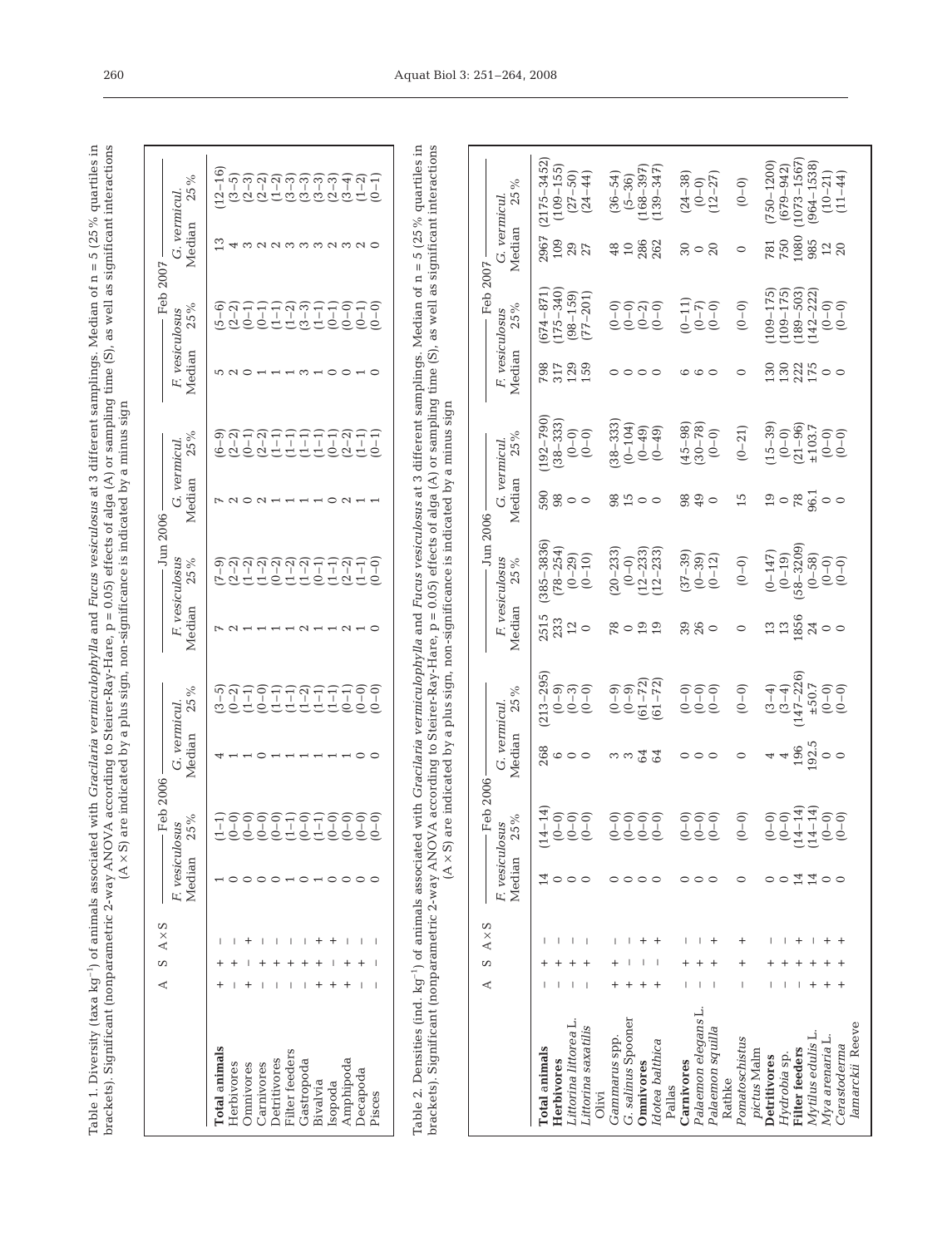In the Kiel Fjord, with a maximum depth of 17 m, single drifting individuals of *Gracilaria vermiculophylla* were detected in most locations, but large populations were only present in relatively sheltered and shallow areas. This may be a result of the drifting life history of the alga. However, multiplication of the yields and losses of biomass observed in 2006/2007 during experimental exposure of *G. vermiculophylla* in the sea shows that net growth is impossible long term at water depths of 3 m or more below the mean sea surface level (Table 3). In contrast, the annual average of daily growth at the first 2 m below the mean sea surface level was 18.45 mg  $g^{-1}$  and nearly 80-fold biomass increases per year are possible in shallow water as long as *G. vermiculophylla* survives extremely low tides, which was usually the case in 2006/2007 (Table 3). The peak growth rates obtained at a water depth of 0.25 m reach approximately 30% of the maximal growth rates observed with *G. vermiculophylla* under optimized laboratory conditions (Raikar et al. 2001). At 5 m below the mean sea surface level, 84% of the *G. vermiculophylla* biomass exposed degraded within 1 yr (Table 3). Single individuals were occasionally detected in deeper water, but they probably drifted to these regions after they had grown up in shallower water. Thalli of *G. vermiculophylla* that are kept in insufficient light conditions may survive for long periods of time (Rueness 2005, Nyberg 2007, Thomsen et al. 2007). The loss of algal biomass at water depths below 3 m that was observed in our experiments indicates that *G. vermiculophylla* will nonetheless eventually be degraded in nature. At a depth of 5 m, the loss of biomass increased with increasing water temperature, suggesting that it was due to biological processes such as grazing or respiration, rather than to mechanical damage. The order of magnitude of biomass drifting to depths below the light compensation point is difficult to estimate, but it may be considerable: *G. vermiculo-*

Table 3. *Gracilaria vermiculophylla.* Annual growth in the Kiel Fjord at different water depths. Data are based upon multiplication of successive relative increases or decreases of biomass observed during biweekly intervals over 1 yr (see Fig. 2). Data in brackets were calculated without consideration of biomass losses due to extremely low tides; data are mean  $\pm$  SD, n = 6

| Water depth below<br>mean sea level (m) | Annual growth<br>$(q q^{-1} yr^{-1})$ |
|-----------------------------------------|---------------------------------------|
| 0.25                                    | $-0.996 \pm 0.003$ (79.7 $\pm$ 58.4)  |
| 0.5                                     | $-0.99 \pm 0.01$ (36.1 $\pm$ 28.1)    |
|                                         | $12.0 \pm 5.5$                        |
| 2                                       | $1.95 \pm 0.56$                       |
| 3                                       | $-0.17 \pm 0.40$                      |
| 4                                       | $-0.52 \pm 0.25$                      |
| 5                                       | $-0.84 \pm 0.06$                      |

*phylla*, experimentally exposed *in situ*, on average produced an 18.5-fold increase of biomass in the first 2 m below mean sea surface level, while the size of natural populations in the Kiel Fjord was only estimated to increase by a factor of 3. Increases in weight and in ground coverage are obviously difficult to compare, but the discrepancy must at least in part be due to loss of biomass to deeper waters.

Our study indicates that only a few potential consumer species are associated with *Gracilaria vermiculophylla* in the Kiel Fjord at numbers high enough to cause significant biomass loss. Multiplication of the numbers of individuals that were detected on the alga with the amounts of algal biomass that were consumed per individual and day in feeding trials allows an estimation of biomass consumption in nature. According to this calculation of each gram of *G. vermiculophylla* in June 2006 approximately 2 mg  $d^{-1}$  were consumed. At the same time growth rates in the sea reached up to 60 mg  $q^{-1}$  d<sup>-1</sup>, indicating that an efficient control by grazers did not take place. In February 2006 — after a relatively cold winter — consumption was considerably less (approximately 0.4 mg  $g^{-1} d^{-1}$ ) than in June 2006, while it was nearly as high as in June after a mild winter in February 2007 (approximately 1.6 mg  $q^{-1}$  d<sup>-1</sup>). *In situ* growth rates of *G. vermiculophylla* during 2 successive time intervals of 2 wk in February 2007, at a water depth of 0.25 m, were determined as 1.5 mg  $q^{-1}$  $d^{-1}$  (95% CI: 1.9) and 2.1 mg  $g^{-1}$   $d^{-1}$  (95% CI: 1.9), indicating that growth in nature was, at that time, approximately in the same order of magnitude as consumption. In conclusion, grazing may prevent *G. vermiculophylla* biomass in the Kiel Fjord from increasing in winter, but not in summer. In our experiments, grazers from the Kiel Fjord did not survive at salinities of approximately 5.5 or less and the effect of grazing upon *G. vermiculophylla* in areas with salinities <8 can, therefore, not be predicted based on our study.

In the Kiel Fjord growth of *Gracilaria vermiculophylla* is limited by the availability of light. This is indicated by the facts that highest growth rates were obtained directly below the water surface and that peak growth was observed in summer. Further, exposure of low light-adapted *G. vermiculophylla* to nearly maximum SR in mid-summer and at noon did not result in a significant inhibition of photosynthesis. *G. vermiculophylla* is obviously capable of coping with much stronger light intensities, which is also indicated by its distribution in the subtropics (Terada & Yamamoto 2002). Growth of *G. vermiculophylla* directly below the water surface was better correlated with PAR than with water temperature, suggesting that the absence of growth in winter resulted primarily from a lack of light, rather than from low temperature. Our results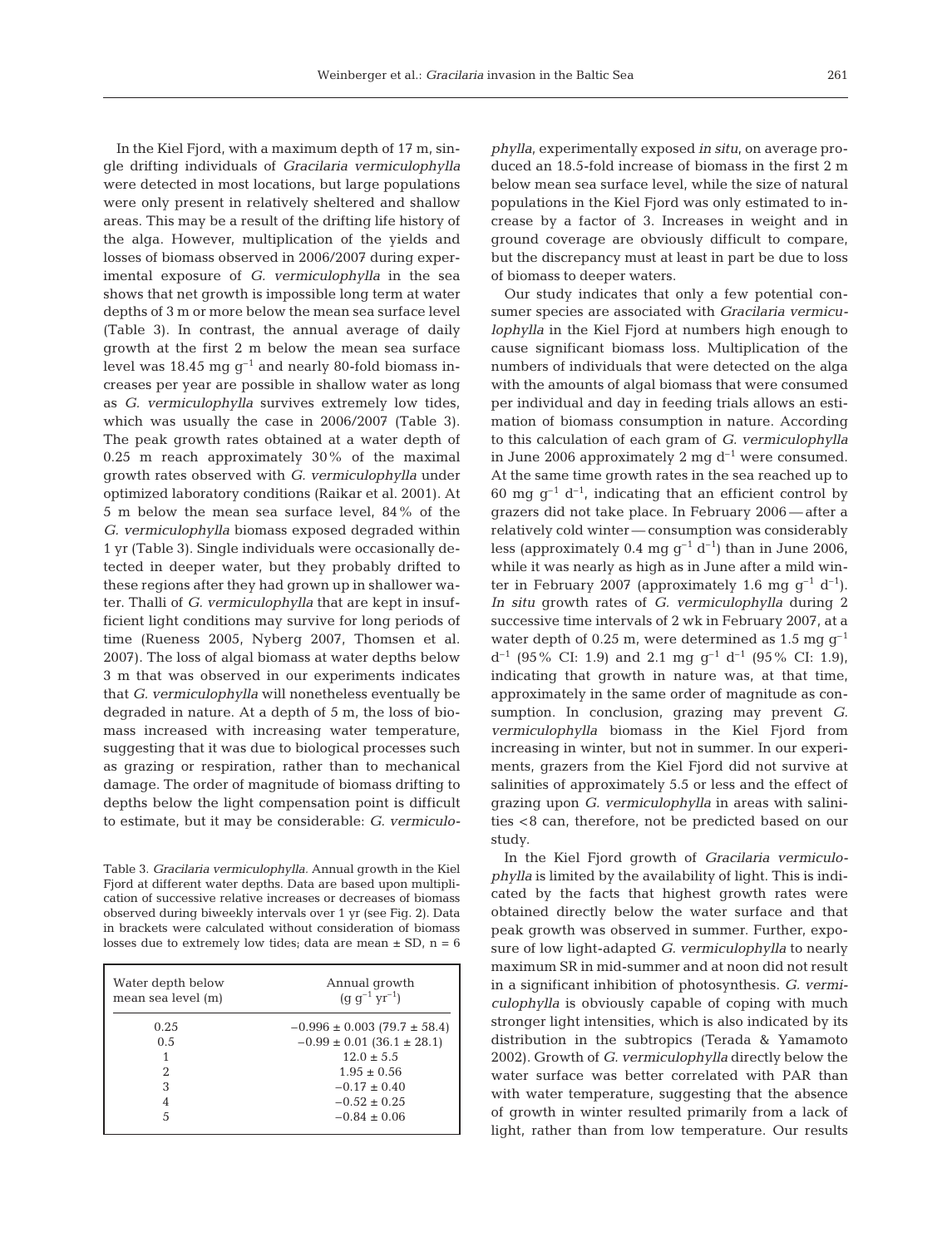also suggest that the growth inhibition in winter is not due to a day length effect: *G. vermiculophylla* grew slightly better under short-day than under long-day conditions, when it was provided with the same total amount of PAR.

In the sea and at a water depth of 0.25 m below the mean surface level, *Gracilaria vermiculophylla* was capable of growing, when SR above the water surface exceeded an average level of approximately 3.5 kWh  $m^{-2}$  d<sup>-1</sup>. According to the Surface Meteorology and Solar Energy (SSE)-Model of NASA (Chandler et al. 2004) such conditions are below the long-term average given for all parts of the Baltic Sea from May to August and for all parts except the northern Bothnian Sea also in April. Our results indicate that *G. vermiculophylla* grows somewhat less when it is exposed for long time periods to low light than when it is exposed for short periods to high light. A growth reduction of up to 15% due to less intense SR may, therefore, be expected in the northern part of the Baltic Sea. Nonetheless, sufficient amounts of SR should be available in all parts of the Baltic Sea to sustain growth of *G. vermiculophylla*.

Marked effects of salinity on survival and growth performance were observed in our experiments, suggesting that this factor rather than insolation may limit the future spread of *Gracilaria vermiculophylla* in the Baltic Sea. The growth optimum of *G. vermiculophylla* has been determined in different studies to lie between salinities of 10 and 35 (Yokoya et al. 1999), between 10 and 20 (Rueness 2005) and at 15 (Raikar et al. 2001). Following this information the salinity in Kiel Fjord (13 to 17) and adjacent waters is optimal for the growth of *G. vermiculophylla* and further spreading into the Baltic Sea should confront it with successively less favorable salinities.

Yokoya et al. (1999) and Nyberg (2007) reported that *Gracilaria vermiculophylla* is capable of growing at salinities of 5 and 2, respectively. In our study, survival and even slow growth were possible at salinities as low as 0.5 and 1.6, although only in spring and autumn. Interestingly, *G. vermiculophylla* was more responsive to different salinities in summer than in spring or autumn, with reduced growth at 10.2, very reduced growth at 4.7 and incapacity to survive at 1. The ultimate cause for this seasonally variable susceptibility remains unclear. However, it is reminiscent of the increasing sensitivity of *G. vermiculophylla* toward high salinities during a water temperature increase from 11.5 to 20°C (Rueness 2005). A similar effect of temperature on the sensitivity of *G. vermiculophylla* to low salinities may explain our observations: particularly high sensitivity toward low salinity was detected in periods when the water temperature exceeded 15.3°C.

Under present salinity conditions, *Gracilaria vermiculophylla* should find optimal conditions with maximum growth rates in summer in the Belt Sea. Good growth with reduced peak rates in summer should also be possible in most parts of the inner Baltic, where salinities do not usually fall below 5.5. The performance of *G. vermiculophylla* in the Bothnian Gulf and the inner Gulf of Finland will probably be severely reduced, since water temperatures in summer must be expected to increase the algal sensitivity toward the prevailing low salinities.

Our observations suggest that *Gracilaria vermiculophylla* has the potential to modify certain habitats in the Baltic Sea, for example, as a competitor of other macrophytes. In the Kiel Fjord and adjacent waters sheltered shallow environments are until now typically inhabited by *Fucus vesiculosus* and other *Fucus* species, when hard bottom substrate is available. However, as in other regions of the Baltic Sea, *Fucus* spp. generally perform better in wave-exposed areas, which has been attributed to reduced recruitment success on substrates that are covered by silt or filamentous algae (Berger et al. 2003, Isaeus 2004). Coverage of hard substrate by drifting or attached *G. vermiculophylla* may, however, interfere with the settlement of *Fucus* spp. Moreover, our preliminary evidence indicates that *G. vermiculophylla* has the capacity to overgrow and probably shade *F. vesiculosus*.

*Gracilaria vermiculophylla* is not restricted to hard bottom substrates. Therefore, it also has a potential to modify soft-bottom communities, which dominate in the Kiel Fjord and adjacent waters. Seagrass (*Zostera* sp.) beds typically develop in water depths between 1 and 5 m below sea surface level in the western Baltic (authors' per. obs.). Therefore, they may overlap with the lower distribution range of *G. vermiculophylla*. A first settlement of *G. vermiculophylla* individuals in seagrass beds in the Kiel Fjord was observed in 2006. During the first year, we could not observe obvious effects on the seagrass (M. Wahl pers. obs.), which may be due to the relatively low density of the invader. It has been shown that intermediate amounts of benthic drift algae may add resources and increase the habitat complexity of otherwise bare soft bottom (Raffaelli et al. 1998, Norkko et al. 2000), causing the diversity and density of infauna and epifauna to increase (Bolam et al. 2000, Rossi & Underwood 2002). In contrast, extended closed macroalgal mats may cause oxygen deficiency and subsequent changes of infauna (Norkko & Bonsdorff 1996a,b). Such effects may potentially also be caused by *G. vermiculophylla*. During the summer of 2007, the sediments under extended *G. vermiculophylla* mats in Kiel Fjord often appeared hypoxic. These oxygen depletion events were probably due to excessive input of decomposing organic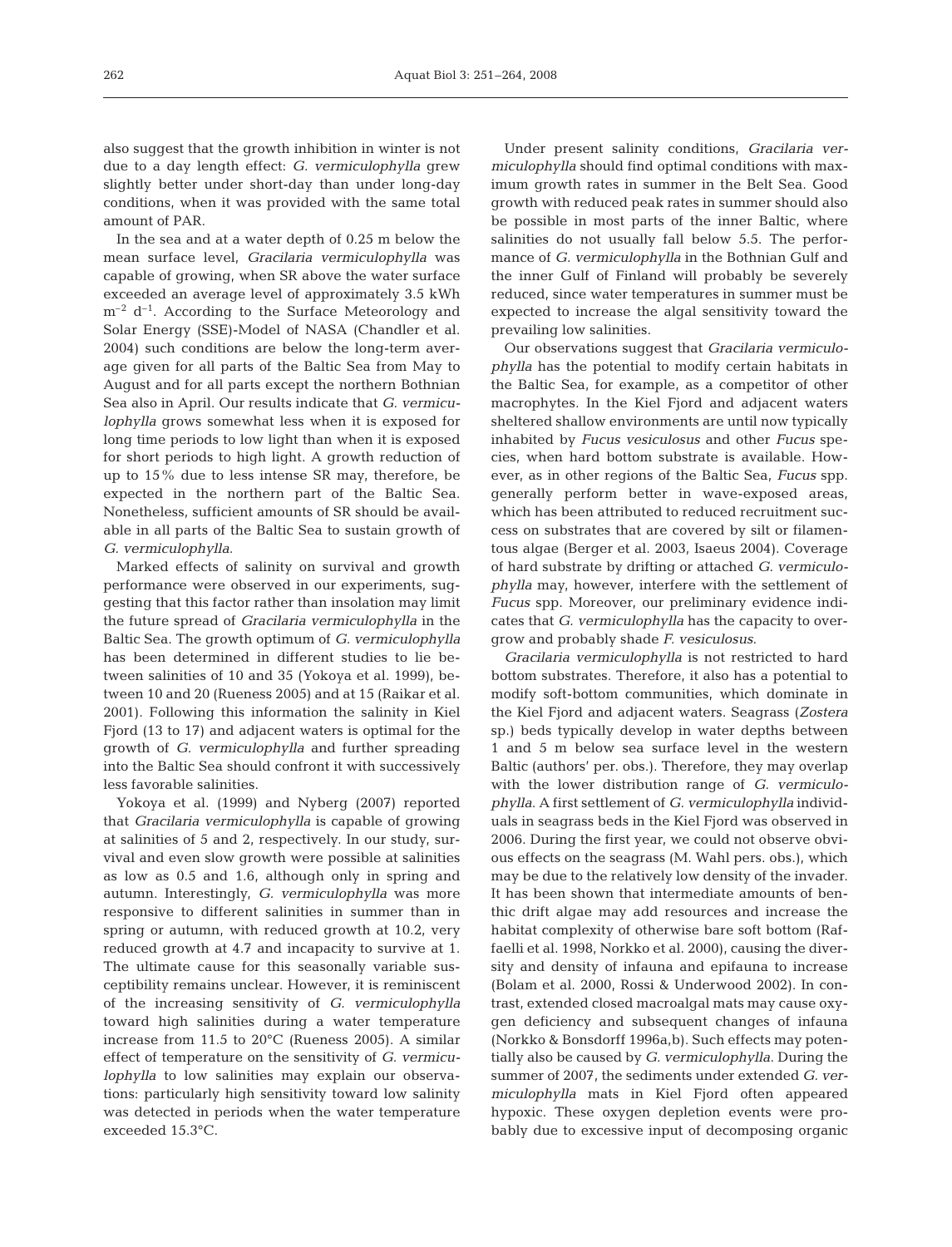matter. However, it is unknown whether they had occurred before *G. vermiculophylla* arrived.

Seagrass beds and *Fucus* spp. belts in the Baltic Sea are known to be essential nursery grounds for invertebrates and fish (Anders & Möller 1988, Beck et al. 2001, Worm & Karez 2002, Moore & Short 2006, Rönnbäck et al. 2007). However, in our experiments, the diversity and density of such organisms in *Gracilaria vermiculophylla* mats were similar or higher than on *Fucus vesiculosus*. Apparently, *G. vermiculophylla* has the capacity to deliver some ecological services that are provided by *Fucus* spp. Interestingly, the main mesograzer of *F. vesiculosus* in the Kiel Fjord (*Idotea balthica*) also uses *G. vermiculophylla* as a refuge in winter. This choice is not due to feeding preferences, since *I. balthica* in all seasons preferentially fed on *F. vesiculosus* rather than on *G. vermiculophylla*. If the presence of *G. vermiculophylla* increases the abundance of isopods by providing suitable shelter, then individuals of *F. vesiculosus* in the close vicinity of *G. vermiculophylla* mats may experience increased consumption by *I. balthica*. Preferential grazing by *I. balthica* may result in the decline of *F. vesiculosus* relative to other seaweeds (Schaffelke et al. 1995, Engkvist et al. 2004). Mesograzers could, thus, modulate the competition between *G. vermiculophylla* and other seaweeds.

In conclusion, the performance of *Gracilaria vermiculophylla* in different parts of the Baltic depends on the perature, competitors and consumers. It is difficult to predict exactly how fast and far *G. vermiculophylla* will spread, and how it will fare in the new locations, but the specific conditions in the Baltic appear particularly favorable. Based on our results, a future spread of *G. vermiculophylla* to the Åland archipelago (60° N) and beyond into the southern Bothnian Gulf appears as probable and as possible, respectively. The alga may, therefore, be able to reach latitudes that are located 10° or more further north than the northern edge of its natural distribution range (Island of Sacchalin, approximately 52° N, as *G. verrucosa*; Skriptsova et al. 2001) and 2° or more furrange on the European Atlantic coast. As to the impact of such a potential invasion upon native communities, the effects may be not only be negative (e.g. loss of habitat for *Fucus vesiculosus)*, but also positive (e.g. functional replacement of *F. vesiculosus* and gain of habitat for seaweed-associated organisms on soft-bottom substrates), which for other reasons has been receding for decades.

*Acknowledgements.* We thank the department for Marine Meteorology at IFM-GEOMAR for data on shortwave solar radiation, water temperature and tide gauge in Kiel Fjord. We also thank Mareike Hammann, Ammelie Heimholt and Kai Lohbeck for help with experiments.

#### LITERATURE CITED

- ▶ Anders K, Möller H (1988) Seasonal fluctuations in macrobenthic fauna of the *Fucus* belt in Kiel Fjord (western Baltic Sea). Mar Ecol Prog Ser 103:141–150
- ► Beck MW, Heck KL, Able KW, Childers DL and others (2001) The identification, conservation, and management of estuarine and marine nurseries for fish and invertebrates. Bio-Science 51:633–641
- Bellorin AM, Oliveira MC, Oliveira EC (2004) *Gracilaria ver-*➤ *miculophylla*: a western Pacific species of Gracilariaceae (Rhodophyta) first recorded from the eastern Pacific. Phycol Res 52:69–79
- ► Berger R, Henriksson E, Kautsky L, Malm T (2003) Effects of filamentous algae and deposited matter on the survival of *Fucus vesiculosus* L. germlings in the Baltic Sea. Aquat Ecol 37:1–11
	- Bick A, Gosselck F (1985) Arbeitsschlüssel zur Bestimmung der Polychaeten der Ostsee. Mitt Zool Mus Berlin 61:171–272
- ► Bolam SG, Fernandes TF, Read P, Raffaelli D (2000) Effects of macroalgal mats on intertidal sandflats: an experimental study. J Exp Mar Biol Ecol 249:123–137
- ► Boudouresque CF, Verlaque M (2002) Biological pollution in the Mediterranean Sea: invasive versus introduced macrophytes. Mar Pollut Bull 44:32–38
- ► Chandler WS, Whitlock CH, Stackhouse PW Jr (2004) NASA climatological data for renewable energy assessment. J Sol Energy Eng 126:945–949
	- Dytham C (2005) Choosing and using statistics: a biologist's guide, 2nd edn. Blackwell Publishing, Oxford
- ► Engkvist R, Malm T, Nilsson J (2004) Interaction between isopod grazing and wave action: a structuring force in macroalgal communities in the southern Baltic Sea. Aquat Ecol 38:403–413
- highly complex, interactive effects of salinity, light, tem-  $\blacktriangleright$  Freshwater DW, Montgomery F, Greene JK, Hamner RM, Williams M, Whitfield PE (2006) Distribution and identification of an invasive *Gracilaria* species that is hampering commercial fishing operations in southeastern North Carolina, USA. Biol Invasiom 8:631–637
	- Jagnow B, Gosselck F (1987) Bestimmungschlüssel für die Gehäuseschnecken und Muscheln der Ostsee. Mitt Zool Mus Berlin 63:191–268
	- Isæus M, Malm T, Persson S, Svensson A (2004) Effects of filamentous algae and sediment on recruitment and survival of *Fucus serratus* (Phaephyceae) juveniles in the eutrophic Baltic Sea. Eur J Phycol 39:301–307
	- Köhn J, Gosselck F (1989) Bestimmungsschlüssel der Malakostraken der Ostsee. Mitt Zool Mus Berlin 65:3–114
	- ► Maggs CA, Stegenga H (1999) Red algal exotics on North Sea coasts. Helgol Meersunters 52:243–258
- ther north than the northern edge of its distribution  $\triangleright$  Meier HEM (2006) Baltic Sea climate in the late twenty-first century: a dynamical downscaling approach using two global models and two emission scenarios. Clim Dyn 27: 39–68
	- Moore KA, Short FT (2006) *Zostera*: biology, ecology, and management. In: Larkum AWD, Orth RJ, Duarte CM (eds) Seagrasses: biology, ecology and conservation. Springer, Dordrecht, p 361–386
	- Nielsen R, Kristiansen A, Mathiesen L, Mathiesen H (1995) Distributional index of the benthic macroalgae of the Baltic Sea area. Acta Bot Fenn 155:1–55
	- ► Norkko A, Bonsdorff E (1996a) Altered benthic prey-availability due to episodic oxygen deficiency caused by drifting algal mats. PSZNI: Mar Ecol 17:355–372
	- ▶ Norkko A, Bonsdorff E (1996b) Population responses of coastal zoobenthos to stress induced by drifting algal mats. Mar Ecol Prog Ser 140:141–151